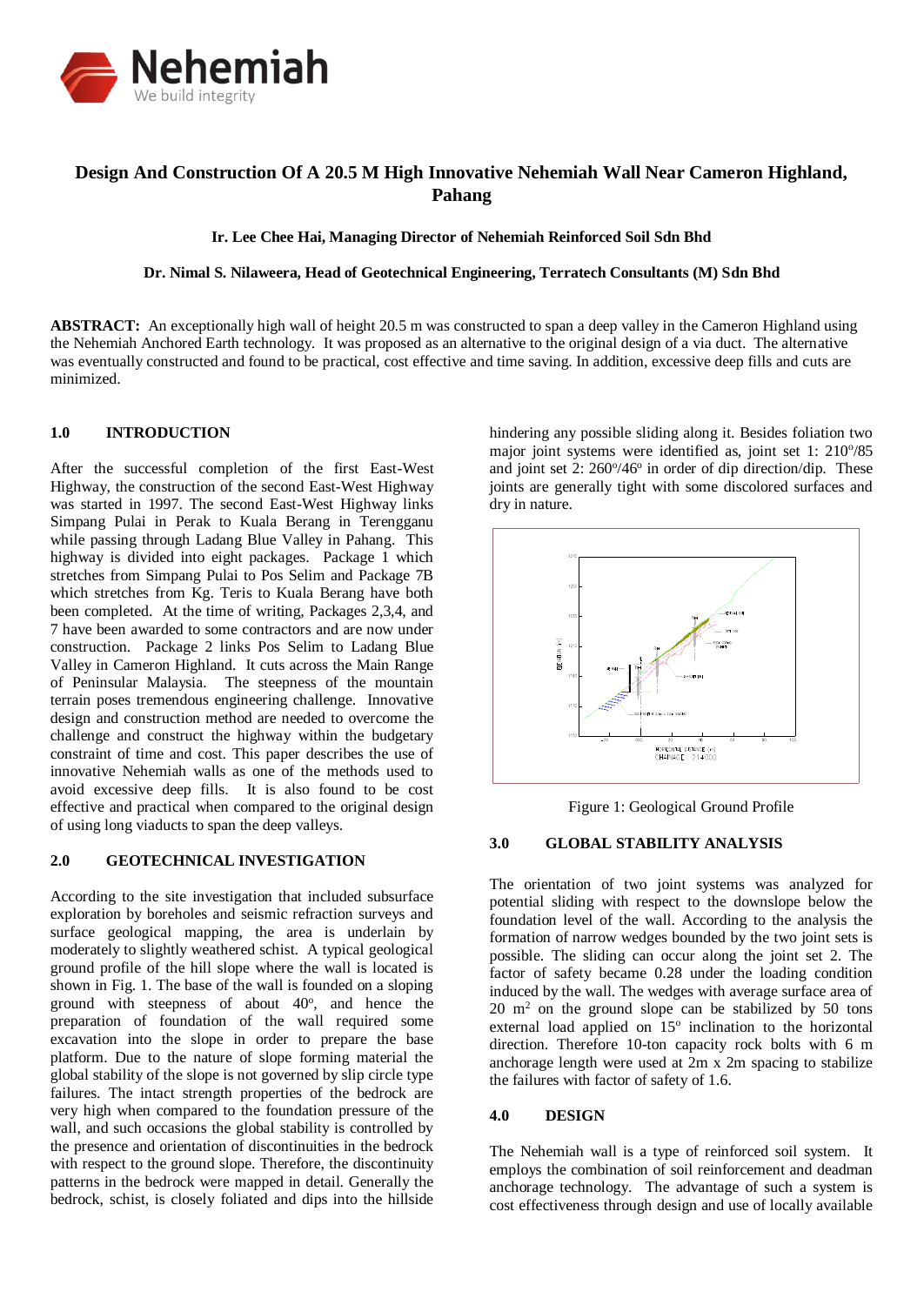

material like steel bars and concrete. The design is based on the BS 8006:1995 code of practice for Strengthened/reinforced soils and other fills. The typical design cross section is shown in Fig. 2.



Figure 2: Typical Design Cross Section of Nehemiah Wall

The design of the Nehemiah wall involves the external stability analysis and the internal stability analysis. For the external stability analysis, the Nehemiah wall is analyzed as a gravity block. The various factors of safety against sliding, bearing, overturning and global stability analysis are checked. (see Fig. 3). The global analysis is discussed in the earlier section. The other externally stability analyses are quite standard geotechnical analyses. As such, they shall not be described in detail. The internal stability shall however be described in more detail below:



Figure 3: External Stability Checklist

## **4.1 Internal Stability**

The internal stability analysis involved checks to ensure that the factors of safety against

tensile and pull-out failure of the reinforcing tendons are adequate.

### **4.1.1 Tensile Failure**

 $T_i = K S_v \sigma_v$ 

where

- T<sup>i</sup> is tension developed in the reinforcing tendon at i th level
- K is the coefficient of earth pressure within the reinforced block
- $S_v$  is the vertical spacing of the tendons
- $\sigma_{v}$  is the vertical stress acting on the i th level of the tendons according to the Meyerhof pressure distribution

In the design, it is important that the number and size of reinforcing tendons are adequately provided so that the tension developed in the tendons is always less than the allowable tensile strength of the tendons.

# **4.1.2. Pull Out Failure**

The ultimate pull out resistance of the reinforcing tendons is the sum of the shaft frictional resistance and the anchor capacity of the anchor block. The shaft resistance is determined by the friction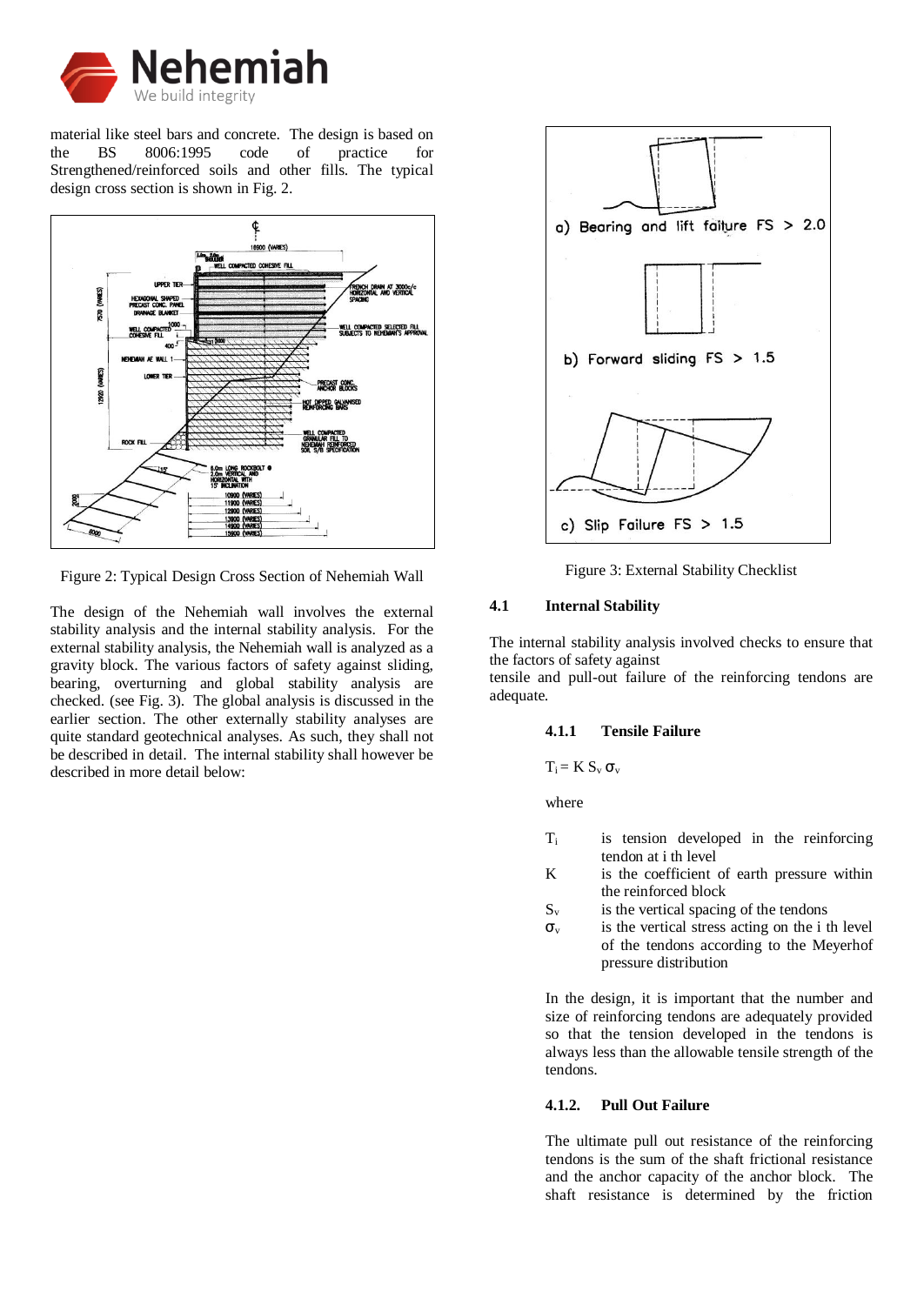

developed between the backfill and the effective length of the tendon which is shown in Fig. 4.



Figure 4: Effective Length of Reinforcing Tendons - Le

The shaft resistance is computed as follows:

 $F_s = \mu \tan \emptyset \P d L_e \sigma_v$ 

where

| $F_{\rm c}$ | is the shaft resistance                       |
|-------------|-----------------------------------------------|
| μ           | is the coefficient of friction                |
| Ø           | is the internal angle of friction of backfill |
| d           | is the diameter of the tendon                 |
|             |                                               |

 $L_e$  is the effective shaft length (Fig. 4)

The anchor capacity is computed as follows:

 $P_a = 4 K_p h w \sigma_v$ 

where

| $P_{a}$ | is the passive resistance of the backfill in |
|---------|----------------------------------------------|
|         | front of the anchor block                    |
|         |                                              |

- $\sigma_{v}$  is the vertical stress at the i th level of tendon
- $K_p$  is the coefficient of passive earth pressure
- h is the height of the anchor block
- w is the width of the anchor block

Hence, the total pull out resistance

 $P = P_a + F_s$ 

## **5.0 CONSTRUCTION**

The construction of the second East West Highway is a challenging task because of the steep terrain of the Main Range. Normal design would results in excessive cut and fill. Excessive earthwork can results in slope instability, cost escalation and adverse environmental impact. Nehemiah wall is used as one of the innovative methods to overcome excessive deep fills. This method is cost effective, saves time and provides a long term stability in support of the road embankment. The first step in the construction of the wall is site preparation.

# **5.1 Site Preparation**

# **5.1.1 Excavation**

Excavation for the base of the wall is carried out in accordance with the site setting out in accordance with the drawing.

#### **5.1.2 Base Preparation**

The foundation base is graded level and well compacted for a width equal to the length of the reinforcing elements. Any weak material or debri shall be removed and replaced with compacted granular material .

# **5.1.3 Concrete Levelling Pad**

The plain concrete levelling pad is cast accurately to line and level as detailed on the drawing 24 hours before the actual wall erection works commence. Grade 20 concrete is used and no reinforcement is required.

Once the site preparation is completed, the wall erection can be commenced.

## **5.2 Wall Erection**

## **5.2.1 Installation**

The process of wall erection is summarized in the sketch shown in Fig. 5. The facing panels are hoisted with the aid of a lifting device. They are placed in successive courses. The spacing, level and alignment of each panel are checked immediately after its placement and again at the completion of each course.